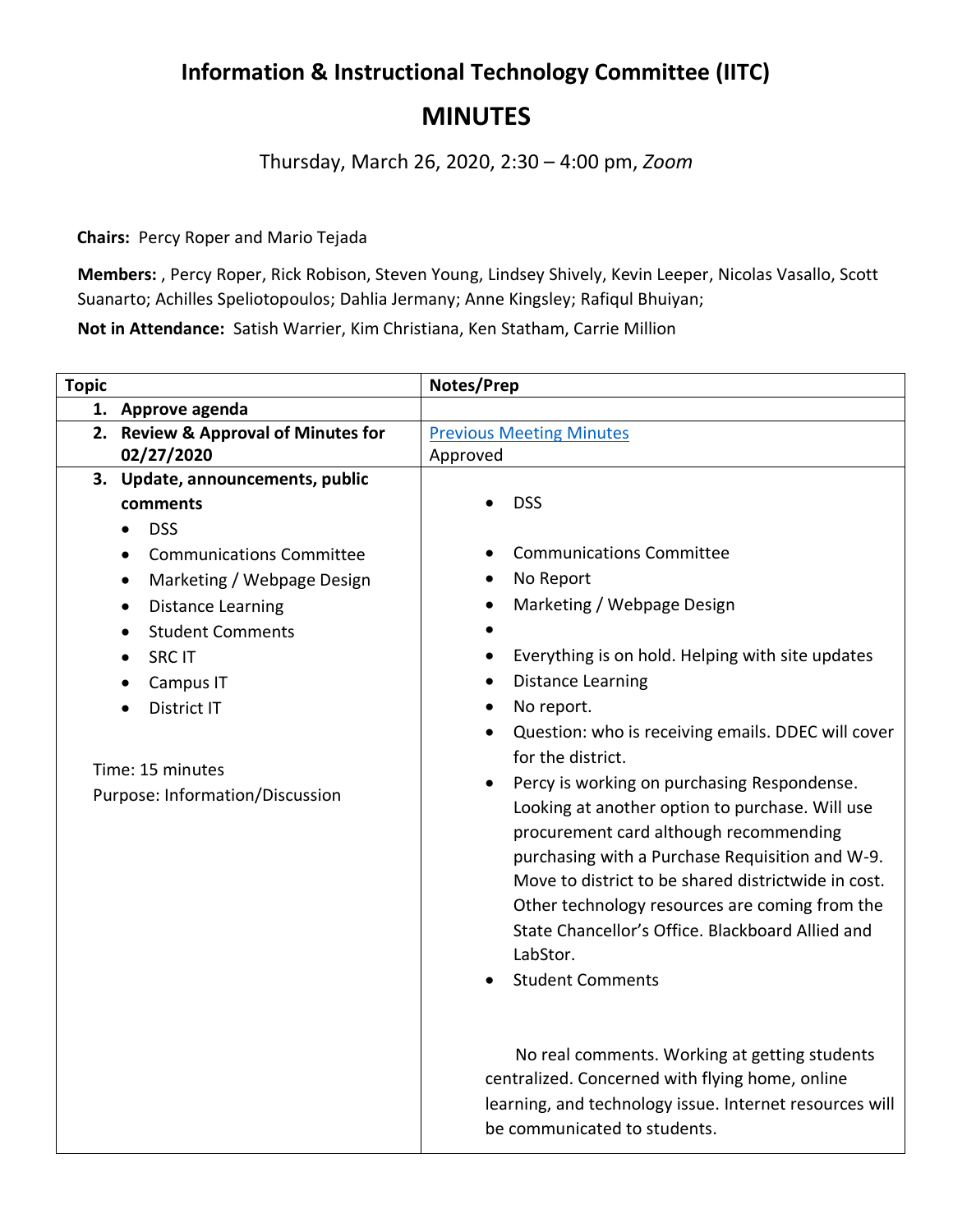|                                                                                                                                             | <b>SRC IT</b>                                                                                                                                                                                                          |
|---------------------------------------------------------------------------------------------------------------------------------------------|------------------------------------------------------------------------------------------------------------------------------------------------------------------------------------------------------------------------|
|                                                                                                                                             | Same. Still giving out equipment to students and<br>staff. Construction is proceeding.                                                                                                                                 |
|                                                                                                                                             | Campus IT                                                                                                                                                                                                              |
|                                                                                                                                             | Distributed 75 loaners to students and faculty                                                                                                                                                                         |
|                                                                                                                                             | Will distribute another round of 100 loaner<br>laptops                                                                                                                                                                 |
|                                                                                                                                             | More familiar with remote side, share drives,<br>installing, etc.                                                                                                                                                      |
|                                                                                                                                             | Will notify loanees to return the equipment upon<br>return to campus. Tracking and returning may<br>become an issue. All laptops from carts have been<br>loaned. Will reimage upon return and reinstall<br>deep freeze |
|                                                                                                                                             | Appointment link, at 10 per person when checking<br>out equipment. Christina Gomez is coordinating<br>with student equipment checkouts.                                                                                |
|                                                                                                                                             | Will run out of laptops soon, and desktops will be<br>the next options. They will be reimaged upon<br>return likewise. Network connections may be an<br>issue with desktops which do not have wireless<br>cards.       |
|                                                                                                                                             | District IT                                                                                                                                                                                                            |
|                                                                                                                                             | Have been a great support to transition to online<br>with accounts, Mitel, and VPNs. Have also<br>continued replacing network switches in closets,<br>replacing library Wi-Fi.                                         |
|                                                                                                                                             |                                                                                                                                                                                                                        |
| 4. Technology Master Plan                                                                                                                   |                                                                                                                                                                                                                        |
| => Update<br>$=$ Link $>$<br>https://email4cd.sharepoint.com/:w:/s/D<br>VC/ditc/ETFrplurONRIly85SnYznxUBq0nX<br>xVMyw0ekyxc2IxhkWw?e=EJXItm | Presented to RPEC. Received feedback. Were satisfied<br>overall. College Council presentation has been delayed. First<br>and second readings will be forthcoming and ultimate<br>approval.                             |
| Time: 10 minutes                                                                                                                            |                                                                                                                                                                                                                        |
| Purpose: Update                                                                                                                             |                                                                                                                                                                                                                        |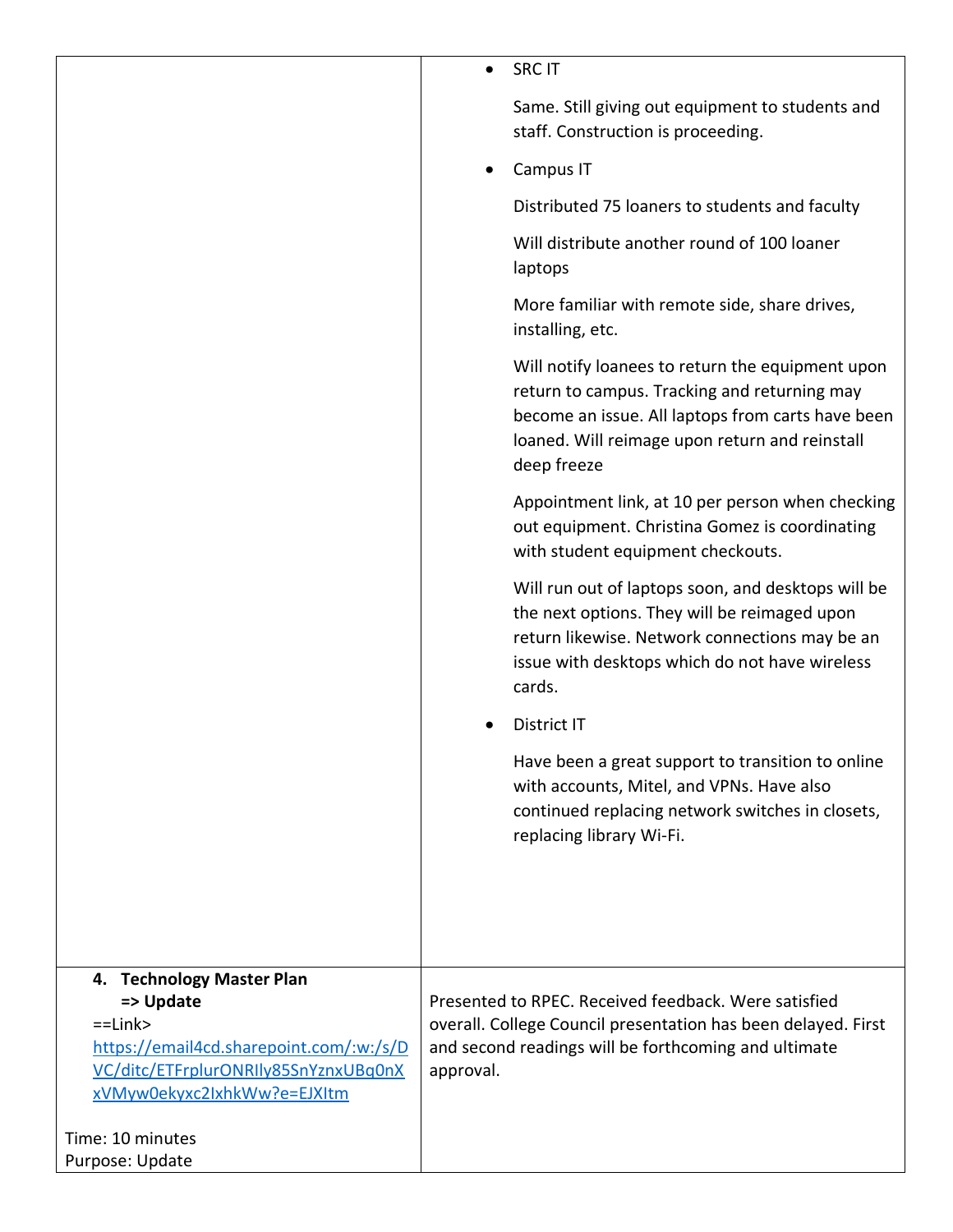| Leads: Percy & Rick                   |                                                                                                              |
|---------------------------------------|--------------------------------------------------------------------------------------------------------------|
| 5. SLA Revision/Review                | Service Level Agreement (SLA)                                                                                |
| ==>Link: SLA Document                 | Made a few adjustments. Recommendation: review                                                               |
| Time: 10 minutes                      | expectations and provide comments and questions prior to                                                     |
| Purpose: Discussion                   | ASC and College Council presentation and approval. Last                                                      |
| Leads: Percy                          | updated February 21, 2020. Suggestion: post on the                                                           |
|                                       | Technology website for accessibility.                                                                        |
| 6. Classroom Standard                 | LC-110 - updated classroom, needs review and approval for                                                    |
| Time: 10 minutes                      | classrooms (38 without technology). Everything is auto                                                       |
| Purpose: Discussion/Approval          | negotiated once the PC is turned on: Doc camera, wireless                                                    |
| Lead: Percy                           | keyboard, mouse, projection will all start up at once, can use                                               |
|                                       | USB. Streamlined. Does not have external ques. Designed to                                                   |
|                                       | link laptops to Zooms. HDMI cables will be provided. No                                                      |
|                                       | Confidence Monitor can become problematic, there are                                                         |
|                                       | alternatives to clear the screen. Options are being considered                                               |
|                                       | for the confidence monitor. Remove podiums from BFL and                                                      |
|                                       | place in the LA building classrooms. ASC had concerns about                                                  |
|                                       | the proposed set-up. Implementation has not been reviewed                                                    |
|                                       | more broadly among faculty. Majority of concerns were with                                                   |
|                                       | the confidence monitor and can be remedied with the HDMI                                                     |
|                                       | cable strategy.                                                                                              |
|                                       |                                                                                                              |
|                                       | Frustrations with the set-up were ASC concerns. The                                                          |
|                                       | instructions have been updated so that they are more                                                         |
|                                       | intuitive that what was initially made available.                                                            |
|                                       | Recommended to have more time to test the technology<br>components with the HDMI model before approval. Zoom |
|                                       | was not ideal. Looking for approval for the proposed                                                         |
|                                       | classroom standards from the committee. Further delay of                                                     |
|                                       | approval will affect scheduled work this summer by internal                                                  |
|                                       | IT staff.                                                                                                    |
|                                       |                                                                                                              |
|                                       | A laptop consideration can become problematic. Needs more                                                    |
|                                       | clarity on the effects on teaching and the critical piece of                                                 |
|                                       | students viewing what should be private.                                                                     |
|                                       | Recommendation: install a HDMI cable in LC-110 to test out                                                   |
|                                       | the set-up. Work on a solution for those without laptops. A                                                  |
|                                       | timeframe for ordering is now at issue. The equipment                                                        |
|                                       | should be ordered after further tweaking by a valid number                                                   |
|                                       | to get more feedback.                                                                                        |
|                                       |                                                                                                              |
|                                       | Reconvene on April 9, 2020 after recommendations are                                                         |
|                                       | forwarded to ASC on April 7, 2020 with a decision.                                                           |
|                                       | Will schedule a Zoom meeting for more attendance.                                                            |
| 7. Faculty Wireless Printing Solution | Cards have been set-up on Konica, instructions will follow to                                                |
|                                       | have available upon return to campus.                                                                        |